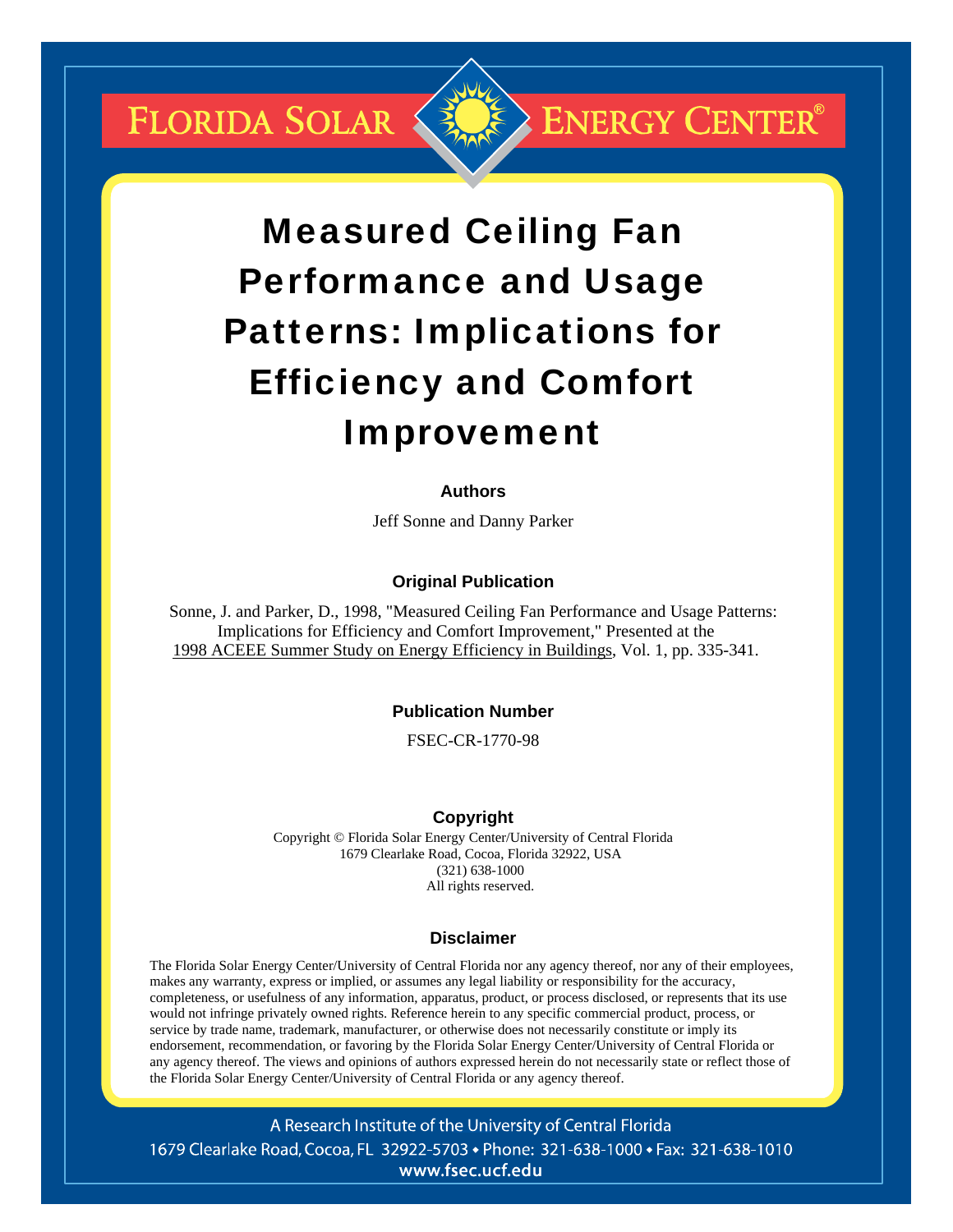# **Measured Ceiling Fan Performance and Usage Patterns: Implications for Efficiency and Comfort Improvement**

J.K. Sonne, and D.S. Parker, FSEC, Cocoa, FL

## **ABSTRACT**

Simulations suggest residential cooling energy use can be reduced up to 15% through the use of ceiling fans with thermostat set-up. However, monitoring data from a large scale study of Florida homes found that air conditioning consumption was not lower because thermostats settings were not raised in response to fan use, and many fans were apparently left on for long periods in unoccupied zones. To further study these findings, we collected field data on actual ceiling fan usage patterns and how they might be affected by education. We also studied power characteristics and air moving efficiency of current generation ceiling fans and a prototype improved fan.

Field tests were performed in two occupied Miami homes. Time-of-use loggers were installed on the five ceiling fans in each home and left in place for a year. In one household, no specific information was given on recommended fan operation; in the other, members were informed about the best operation strategy. Monitoring revealed large differences in fan energy use; the informed household used approximately 175 kWh per year to operate fans (average 2.7 hours on per day per fan) as opposed to 810 kWh in the uninformed home (12.6 hours per day per fan).

Secondly, a test room was set-up where ceiling fan power use, rpm and airflow underneath the fan could be measured. Three ceiling fans of various types were evaluated. Results revealed a) power use of the fans varied from 7 - 93 W depending on model and motor speed and b) measured air velocity profile dropped off sharply beyond the fan blade diameter. Using measured performance, we estimated the combined motor and fan efficiencies at less than 5%.

However, the prototype improved fan showed a significant air velocity to power use ratio improvement.

Our results indicate significant potential benefits from consumer education as well as a large potential for improvement of ceiling fan efficiency.

# **Introduction**

Simulations have shown that energy savings from using ceiling fans efficiently can be significant. Raising thermostats 2°F while using ceiling fans can save approximately 15% of cooling energy use while still allowing occupants to maintain the same level of comfort (James et. al. 1996). However, monitoring data from a large scale study of Florida homes found that air conditioning consumption was not lower because thermostats settings were not raised in response to fan use, and many fans were apparently left on for long periods in unoccupied zones (Florida Power and Light 1995). To further investigate these findings, for this study we collected field data on actual ceiling fan usage patterns and how they might be affected by education. We also studied power use and air moving efficiency of current generation ceiling fans as well as an aerodynamically optimized prototype design for more efficient operation.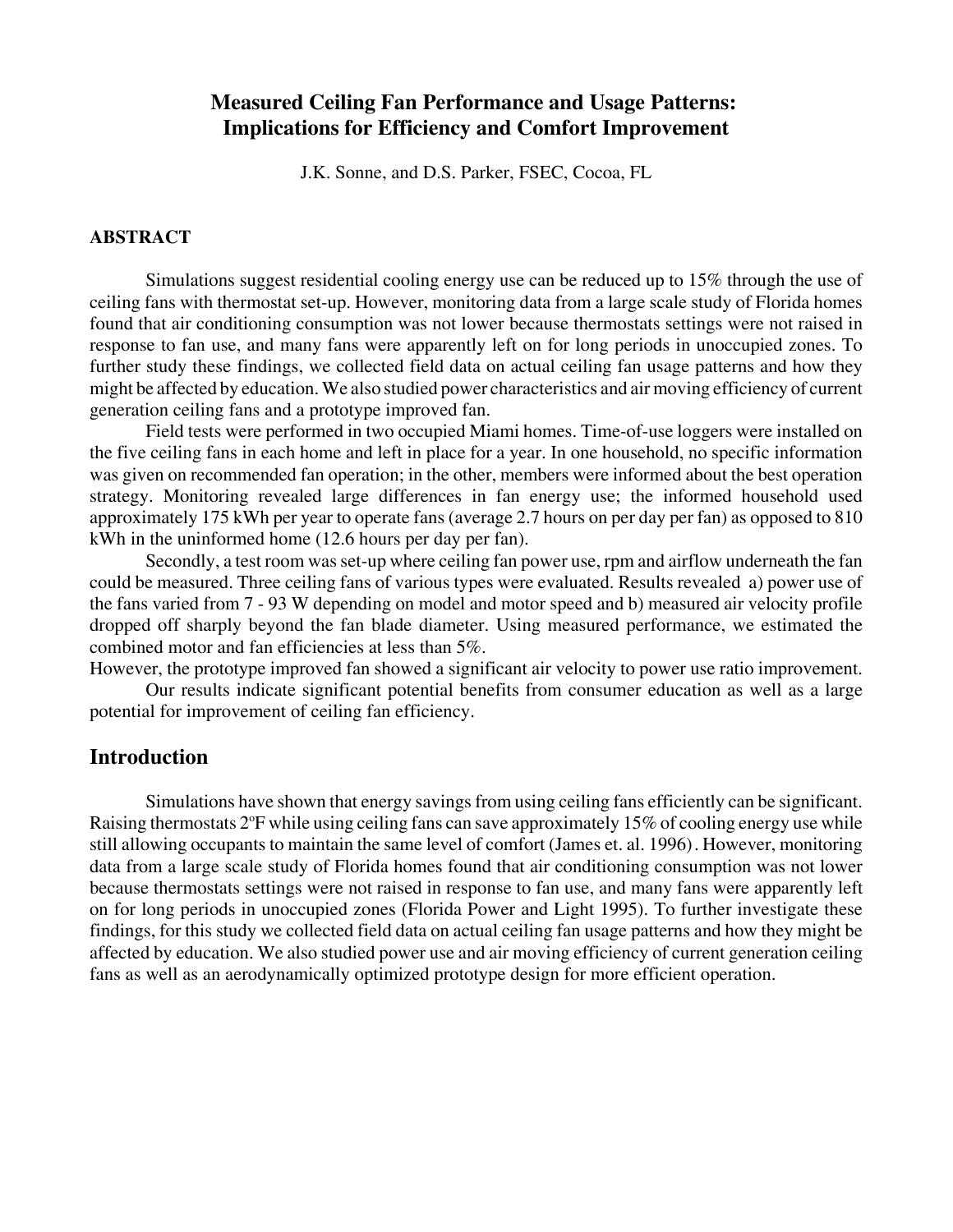# **Methodology**

## **Field Monitoring**

Field ceiling fan tests were performed in two occupied Miami homes. The first home is a typical 1,500 square foot existing home with two adults and a ten-year old boy (*uninformed* house). Generally, the family is indifferent to most issues affecting energy use. The second is a 1,600 square foot home occupied by two adults, with at least one being very knowledgeable in issues affecting energy use (a former utility employee) and also very familiar with how ceiling fans should be operated to provide maximum benefit (*informed* house). Time-of-use loggers were installed on the five ceiling fans in each home and left in place for a year, from August 1996 to August 1997, before data were collected.

## **Test Laboratory**

A test lab was set-up with which ceiling fan power use, rpm and airflow could be measured. A digital hot wire anemometer (with an accuracy of 0.05% of full scale reading) was mounted on a tripod to take air velocity measurements. A precision digital watt meter (with a resolution of 0.1 W) was used to measure power consumption, and a hand-held infrared tachometer was used to measure ceiling fan speed (rpm). Finally, a small motor dynamometer was used to measure motor efficiency. The ceiling fans were each mounted in turn at the same location in a large open room with approximately nine foot ceilings  $(106.5")$ .

Three commercially available ceiling fans were acquired for comparative testing; efforts were made to use commonly available fans for the tests. One of the fans (Fan 3), marketed as a high quality unit, was recently rated as one of the best ceiling fans in terms of air moving ability in a recent issue of a consumer guide magazine (Consumer Reports 1997). The two other commercially available fans consisted of a lower cost model (Fan 1) and a more expensive 5-bladed fan (Fan 2) which uses a larger motor (similar in size to Fan 3) designed to move more air. Fan 1, at \$70, represents a very large part of the current ceiling fan market. It uses four blades and an inexpensive 50 watt shaded pole induction motor. Fan 4 is a prototype improved blade design developed by FSEC and Aerovironment, Inc. Aerodynamically optimized by numerical simulation, the propeller blade includes a true airfoil, taper and twist to maximize airflow and air moving efficiency.1

The fan blades were identical for all 3 commercially available fans and represent the standard design within the industry. The blades are flat, generally rectangular and rounded at the corners with a width of 5" at the blade root up to 5 1/2" at the tip and length of 20 inches. The blade area is approximately 103 square inches each. They are made of a painted wood composite and each had a measured weight of 329 grams, with mounting hardware. The blades have a nominal tilt of 12.5 degrees although we measured only an 8 degree pitch on our test bench. The twisted blade of the prototype varies in pitch over its chord length from  $26^{\circ}$  at its root to  $7^{\circ}$  at the tip.

The fans were mounted using existing hardware as it came out of the box. Each fan came with a 3" down rod which connects the fan motor to the mounting bracket, giving a ceiling to blade tip distance of about 9 1/4". The air flow measurements were made underneath the blades at vertical distances of 43" from the floor to conform with ANSI/ASHRAE Standard 55-1992, and 54 1/4" from fan blades (American Society of Heating Refrigeration and Air-Conditioning Engineers Inc. 1992). Air flow measurement

<sup>&</sup>lt;sup>1</sup> At the time of writing, the advanced design has two patents pending and is scheduled for commercial production in 1999.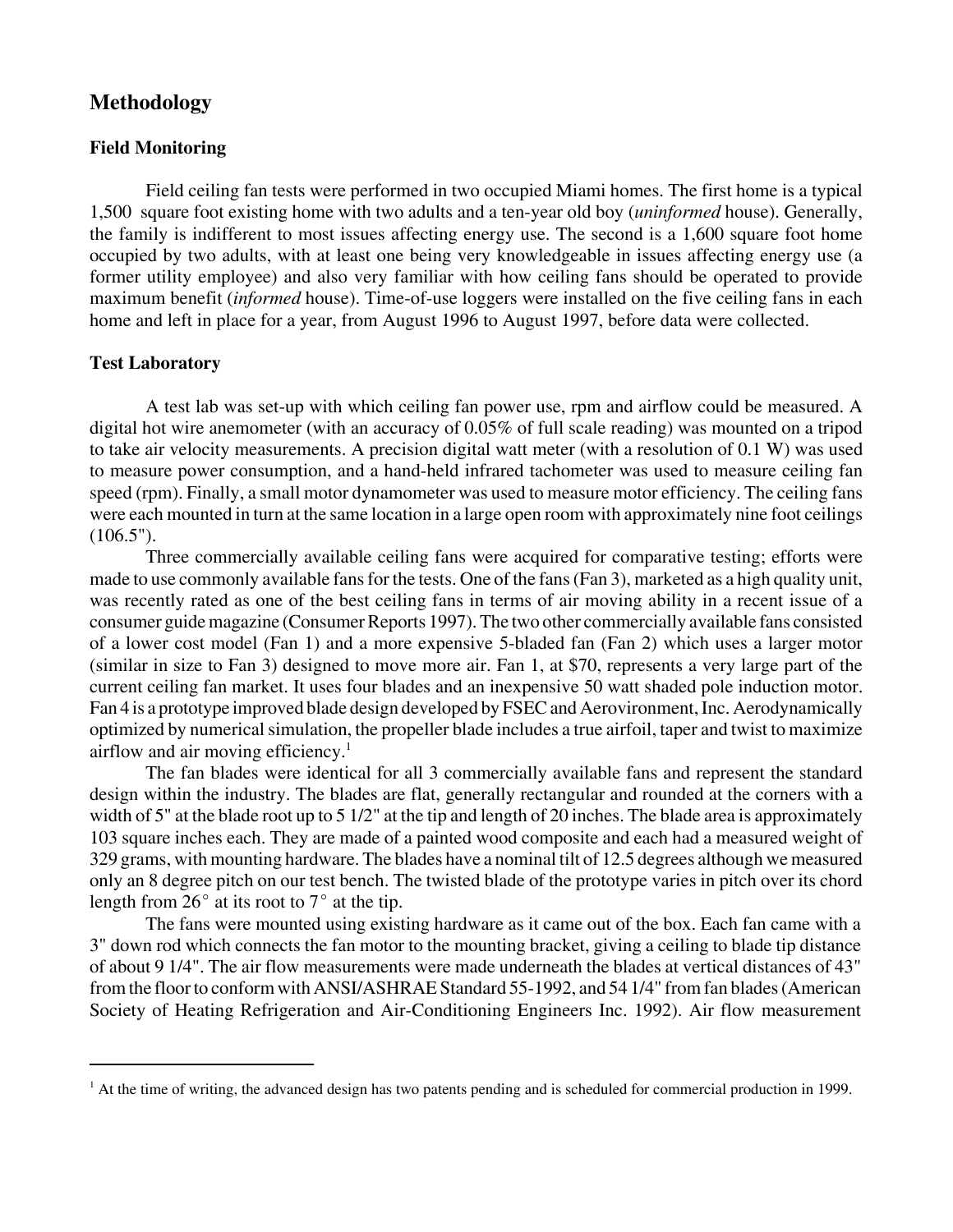stations were established by marking off 12 stations starting directly below the centerline of the fan and going out at six inch increments from the centerline. Since the fan blade has a diameter of approximately 52", the first six stations comprise the locations which cover the blade sweep; the remaining six stations (3 to 5 1/2 ft. from the fan centerline) represent the fan air entrainment zone. Figure 1 shows the experimental setup.



**Figure 1.** Test lab experiment set-up.

Testing was done by mounting each fan in turn and evaluating:

- Air velocity (m/s)
- Power  $(W)$
- Speed (rpm)

Air velocity was measured at each of the air flow stations with the fan on low, medium and high speed. Two repetitions of each measurement were made. The measured velocities between each measurement station were multiplied by the corresponding area  $(m^2)$  to yield a volumetric flow  $(m^3/s)$ . The flows were then summed to include contributions from all flow stations extending out to three feet from the fan center (beyond this point, air velocities below all fans dropped to background values of <0.1 m/s) to give total cubic feet per minute (cfm). An efficiency index was produced by dividing the total airflow of each fan by the measured motor wattage (cfm/W).

## **Results**

#### **Field Monitoring**

Field monitoring revealed large differences in fan use. The average ceiling fan was on for 12.6 hours per day in the *uninformed* household and 2.7 hours per day in the *informed* home. Even though only a case study, the 12.6 average hours measured in the *uninformed* home matches well with the reported mean hours of ceiling fan operation of 13.4 hours per day from the previously noted large scale Florida study. Table 1 compares fan use in the two houses.

| <b>Fan Location</b>   | <b>Uninformed</b><br>(hrs/day) | <b>Informed</b><br>(hrs/day) |
|-----------------------|--------------------------------|------------------------------|
| Dining Room           | 16.7 hrs.                      | $0.3$ hrs.                   |
| Living Room           | 4.4 hrs.                       | 2.1 hrs.                     |
| FL Room/Den           | $3.1$ hrs.                     | $1.1$ hrs.                   |
| <b>Master Bedroom</b> | 15.7 hrs.                      | 8.6 hrs.                     |
| Bedroom #2            | 13.2 hrs.                      | $1.2$ hrs.                   |
| Average/hrs/day       | 12.6 hrs.                      | 2.7 hrs.                     |
| Average/day/person    | 4.2 hrs.                       | 1.3 hrs.                     |

**Table 1.** Measured Ceiling Fan Use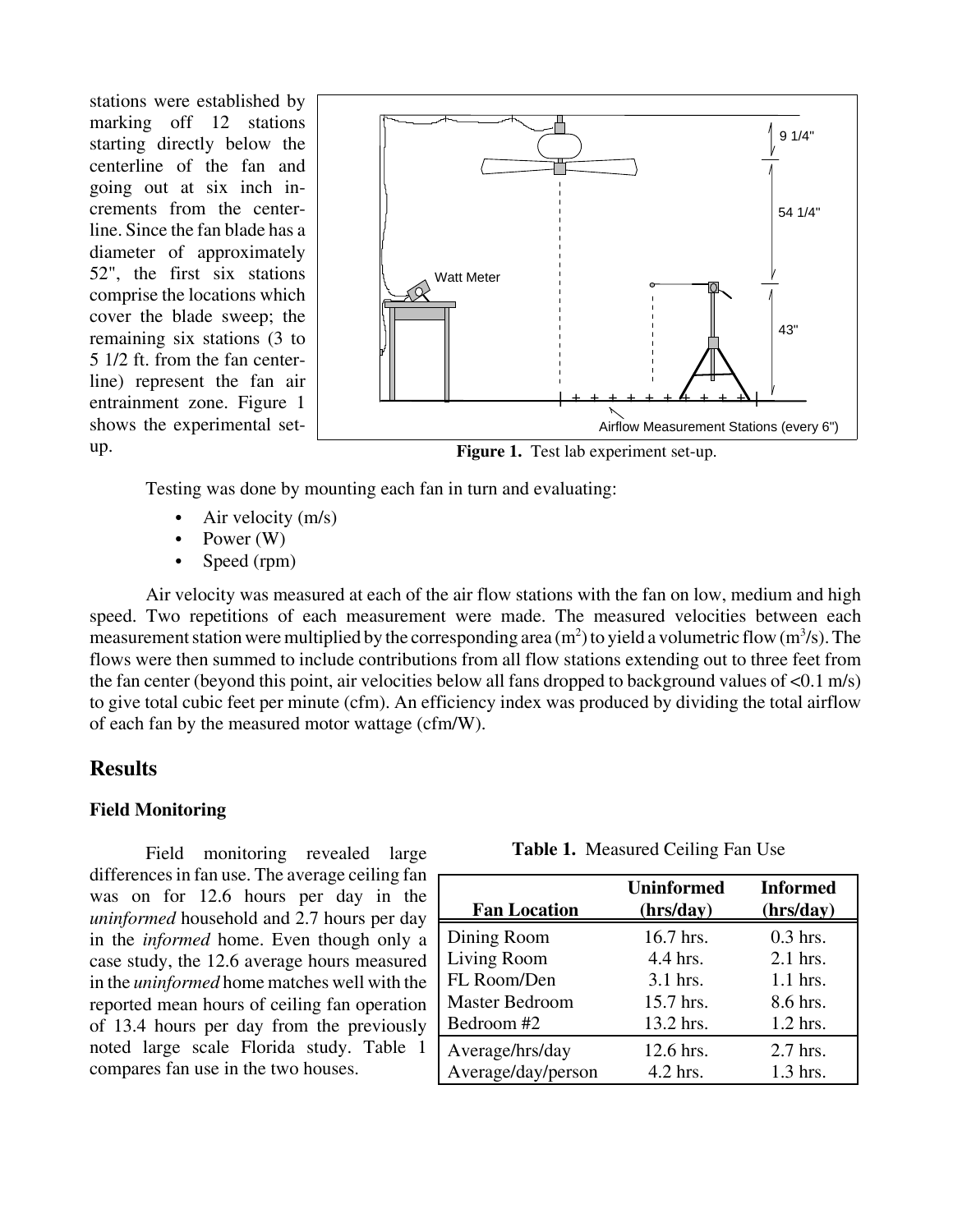Even when normalizing for the fact that another person lives in the *uninformed* house, the number of hours per occupant that the ceiling fans are operated is more than three times as great as in the *informed* house. This indicates that diligent operation of ceiling fans can make a large difference in the number of hours fans operate.

It is informative to examine the usage pattern of the ceiling fans in the master bedroom in particular. Figures 2 and 3 show the master bedroom ceiling fan use profile of the *uninformed* and *informed* residences respectively over the one year study span. The ceiling fan in the *informed* household is very regularly operated during evening and nighttime hours to provide sleeping comfort and switched off during daytime hours. The data shows the fan was only off during evenings and nighttime when the occupants were obviously away from home (all fans were off) or during winter months. On the other hand, the ceiling fan in the master bedroom of the *uninformed* home is on nearly as much during the daytime hours as during the evening and nighttime. Much of the ceiling fan "off-time" in the *uninformed* household is during the winter months.



**Figure 2.** Master bedroom ceiling fan on-time in **Figure 3.** Master bedroom ceiling fan on-time in uninformed house. informed house.

We did not measure the power use of each fan. When audited however, we found that all of the fans in the *uninformed* household were set to the medium speed with all of them operating. Only one fan was found operating in the *informed* household during the audit; it was also set to medium speed. Based on a number of ceiling fan tests, we know that medium fan speed typically results in a power draw of 25 - 50 W. Using 35 W as the average, this would indicate that ceiling fans in the *uninformed* household use 809 kWh/year verses 175 kWh/year in the *informed* home. There are also large differences in air conditioning energy use in the two households, but there are many other factors contributing to the differences to the extent that attribution to ceiling fan use patterns would be misleading. Total annual electricity use for the study period in the *uninformed* household was 18,538 kWh with ceiling fans making up 4.4% of the total use. Annual electricity consumption in the *informed* house for the same period was 13,259 kWh with ceiling fans representing only 1.3% of the total.

#### **Laboratory Test Results**

Table 2 shows laboratory tested fan performance at low, medium and high speeds. The index is an efficiency measure derived by dividing airflow by power use.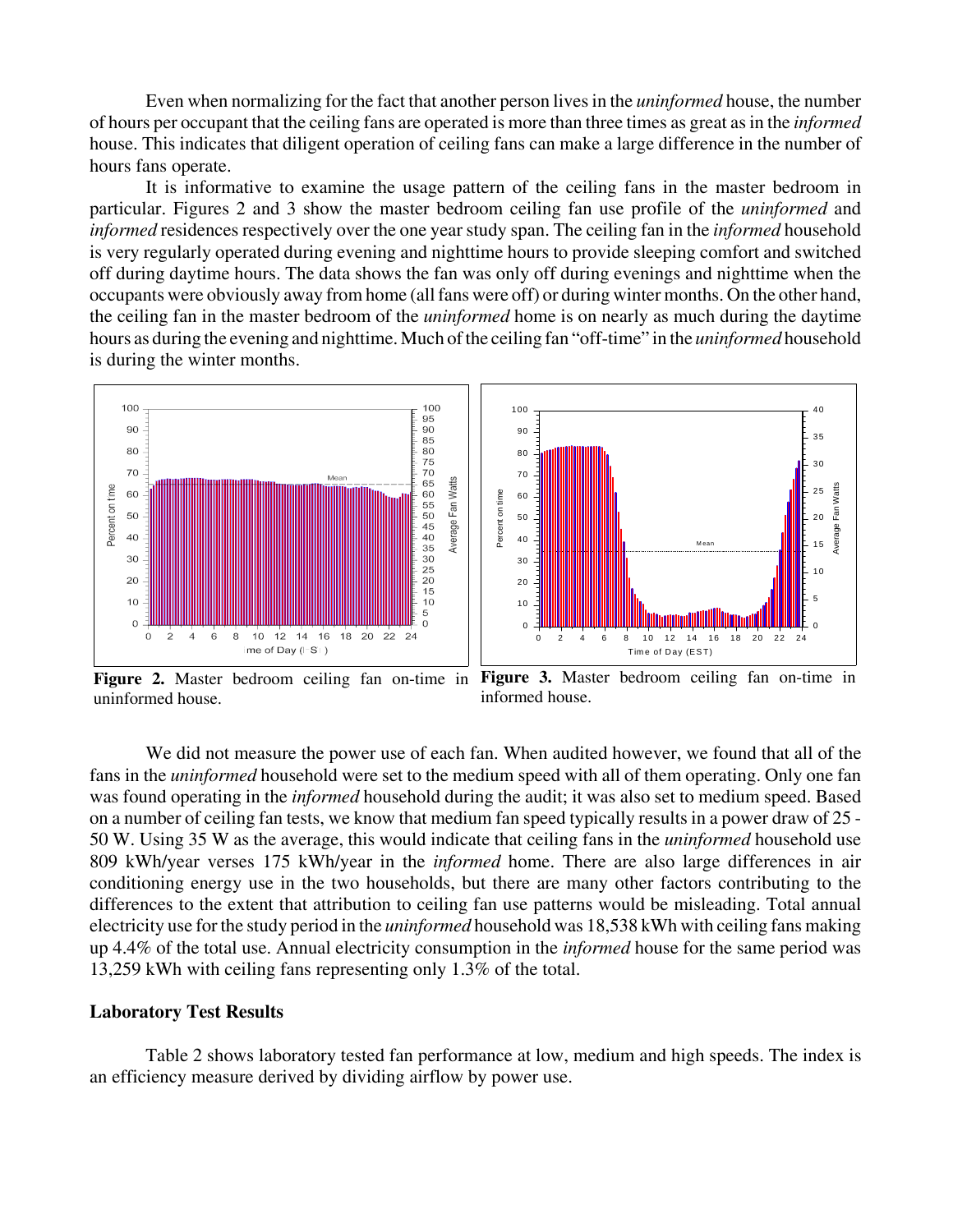|                                                   | Fan 1               | Fan 2              | Fan 3               | Fan 4               |  |
|---------------------------------------------------|---------------------|--------------------|---------------------|---------------------|--|
| <b>Low Speed</b>                                  |                     |                    |                     |                     |  |
| Airflow (cfm)<br>Power (Watts)<br>Index $(cfm/W)$ | 1087<br>9.6<br>113  | 1001<br>7.7<br>130 | 1866<br>8.7<br>214  | 1907<br>9.1<br>210  |  |
| <b>Medium Speed</b>                               |                     |                    |                     |                     |  |
| Airflow (cfm)<br>Power (Watts)<br>Index $(cfm/W)$ | 2476<br>24.3<br>102 | 2649<br>32.1<br>83 | 3664<br>26.6<br>138 | 4702<br>24.5<br>192 |  |
| <b>High Speed</b>                                 |                     |                    |                     |                     |  |
| Airflow (cfm)<br>Power (Watts)<br>Index $(cfm/W)$ | 3110<br>50.2<br>62  | 6057<br>93.1<br>65 | 5339<br>74.8<br>71  | 6471<br>49.6<br>131 |  |

Table 2. Comparative Fan Performance and Efficiency

Power use of the fans for all speeds varied from 7.7 - 93.1 Watts. At low and medium speed, all four fans have fairly similar power use, averaging 8.7 W at low speed and 27.7 W at medium speed. At high speed, average power use is 72.7 W, but use is much more varied, ranging from 49.6 W (Fan 4) to 93.1 W (Fan 2). Each fan has the highest efficiency index at low speed and lowest index at high speed. Fan 3 consistently has the highest index of the 3 commercially available fans. However, except when compared to Fan 3 at low speed, our advanced design (Fan 4) consistently had the highest indexes – from 1.4 to 2.3 times those of the other fans, indicating that it was approximately twice as efficient as the conventional designs in moving air. Figure 4 graphically summarizes the performance of the four fans at high speed.



Figure 4. Fan performance at high speed.

The motor dynamometer gave motor-only efficiencies of 3.5% at low speed and 12% at high speed (watts input to shaft power). Using measured performance, we estimate the combined motor and fan efficiencies at less than 5% for the conventional fans and roughly twice this efficiency for the improved prototype.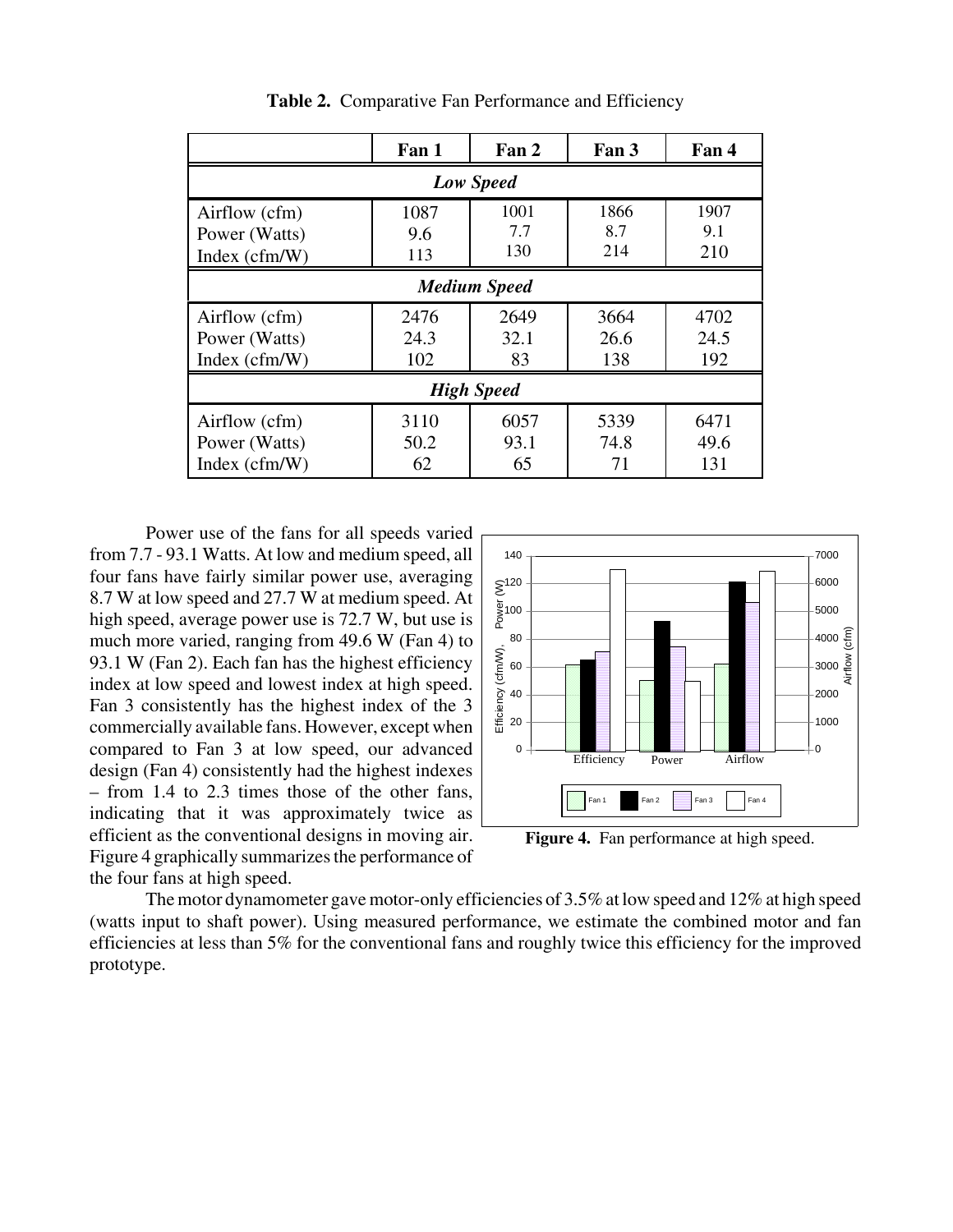

Figures 5, 6 and 7 show the measured air velocities over the measurement area for the four fans at low, medium and high speed respectively. The legend provides motor power consumption and fan rpm. The plots show that all the fans only provided good air flow (>0.50 m/s) over the radius of the fan blades (the blades extend to between stations 5 and 6) and velocities are essentially negligible as measurement station seven is reached.

**Figure 5.** Airflow performance of fans at low speed.



Figure 6. Airflow performance of fans at medium Figure 7. Airflow performance of fans at high speed. speed.

## **Conclusions**

The field monitoring work indicates significant potential benefits from consumer education on ceiling fan use. We are looking to expand the study next year with possibly as many as ten homes being monitored to further verify these results and develop fan use education methods.

The lab tests indicate a large potential for improvement of fan efficiency, as evidenced by the significantly improved performance achieved by FSEC's prototype. Also, considering the significant drop in air velocities past the ends of the fan blades, larger fan blades are recommended to increase airflow coverage (especially since furniture is often located near walls away from the center of rooms). This recommendation is supported by a previous study assessing ceiling fan impact on comfort (Rohles et. al. 1983).